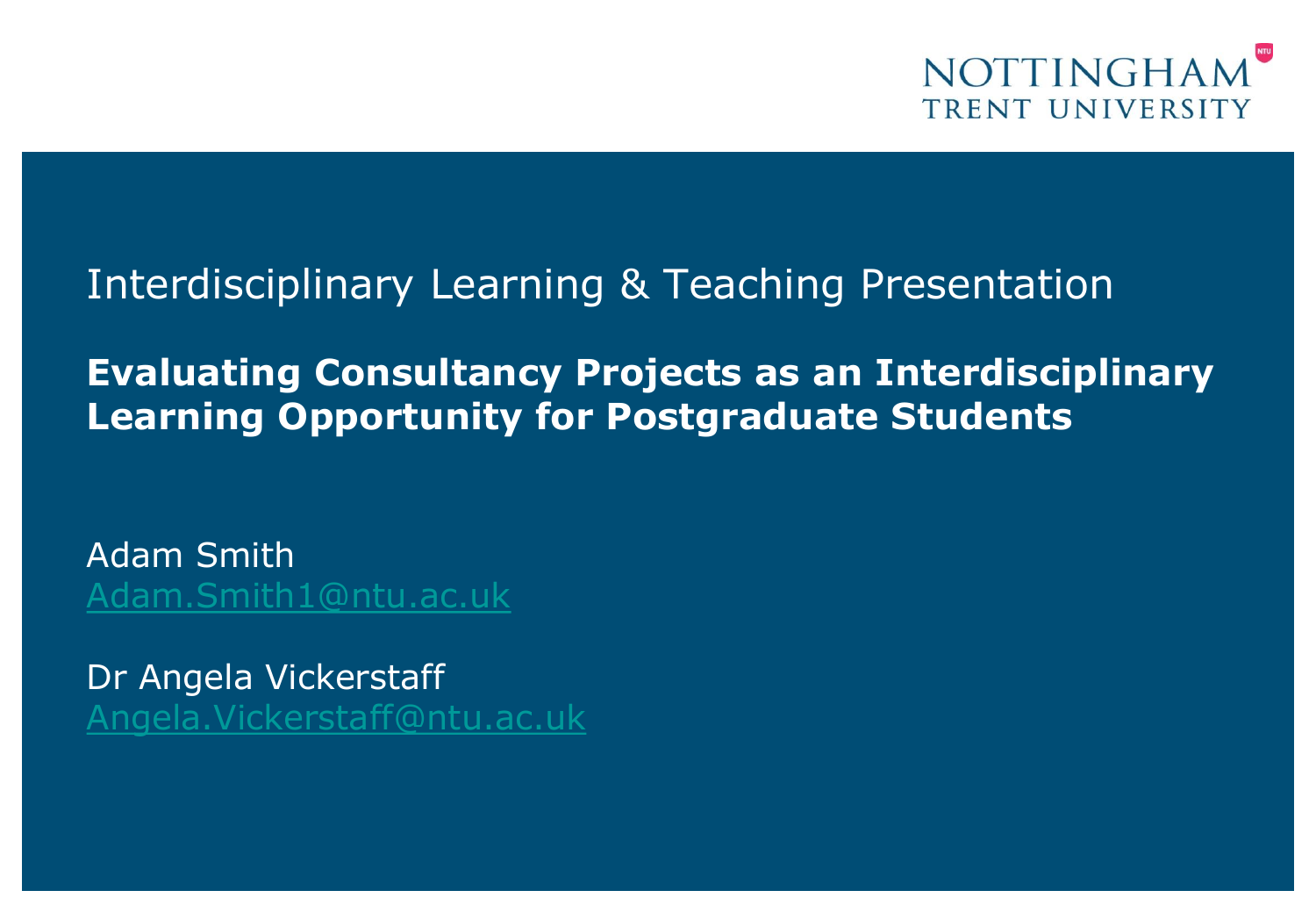### Agenda

- Our Multidisciplinary Master's (MDM) course
- The interdisciplinary process (experiences & impact)
- Project case example (Canal & River Trust)
- Healey's (2005) Student-led Learning Framework
- Project experiences, outcomes & lessons learned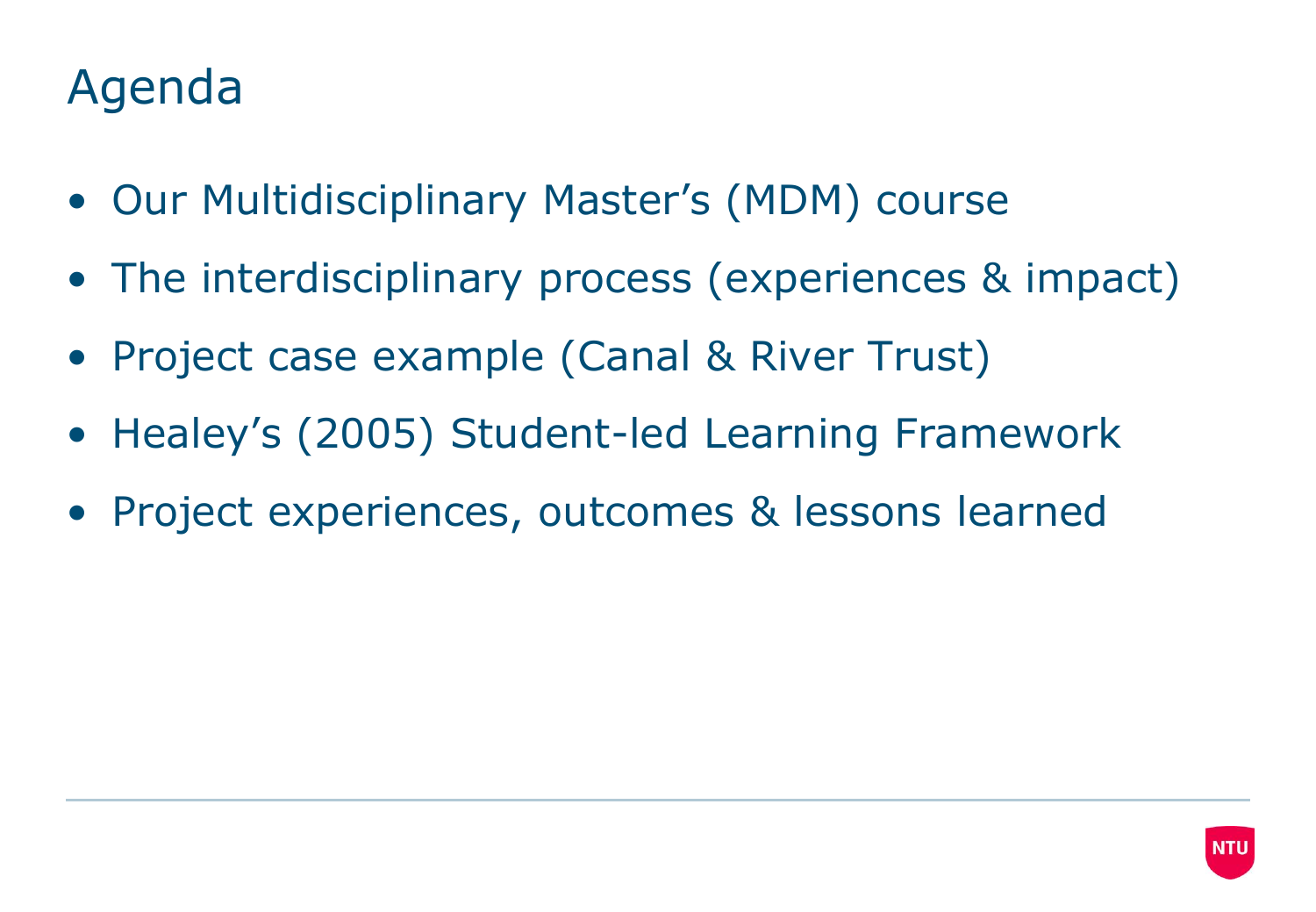# MDM Rationale: HEFCE & NTU-funded Project

### **Multidisciplinary Studies & Practices**



- Providing an early real-world experience
- Supporting multidisciplinarity within the course
- Encouraging interdisciplinary learning through:-
- Problem-solving, critical thinking, communication, team-working, project management, consultancy, creativity, employability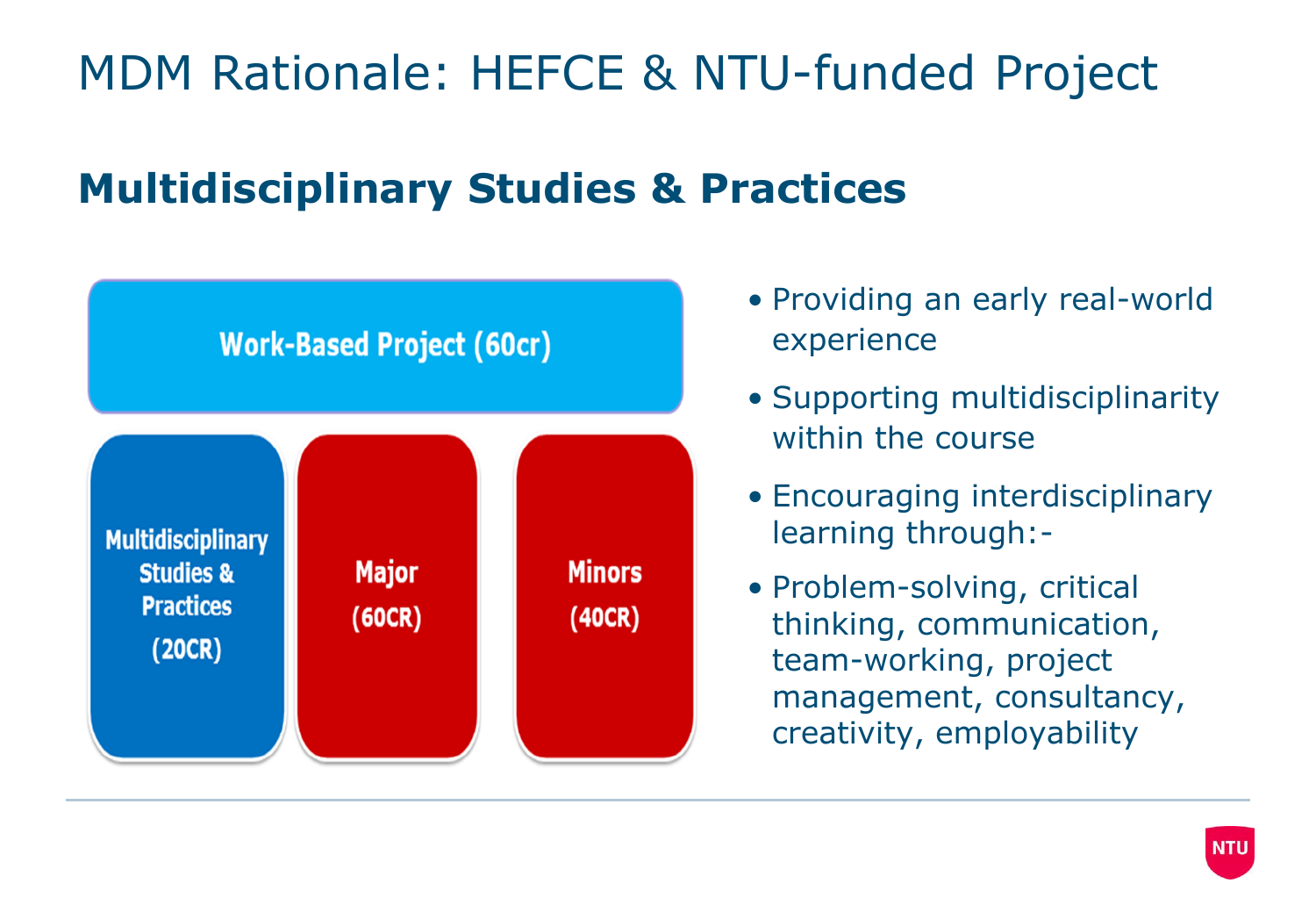## The Interdisciplinary Process

- 4 cohorts over 18 projects (approximately 90 students)
- Taught input: project and team-working models
- Multidisciplinary consultancy teams supported to work with client
- Client presentation and report
- Performance evaluation and critical reflection
- Changed and adapted over time

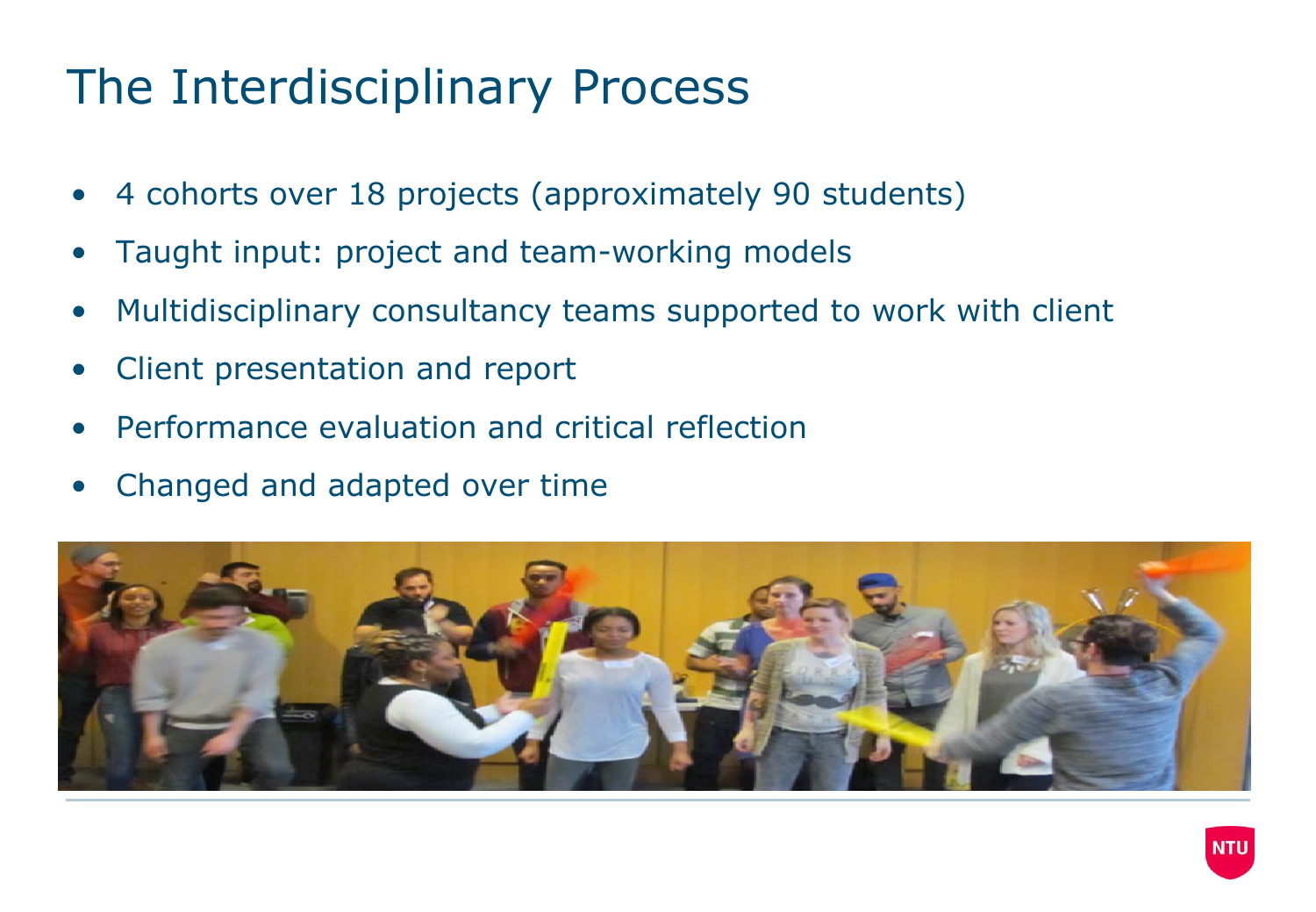# Case Example: Canal & River Trust Project

#### **Project Aim?**

To produce an overarching brief and 'sales pitch' for an Interpretation Plan for the Waterways of Nottingham

#### **What did they do?**

- Identified existing data on the canal usage
- Site visits and evaluation of existing interpretation
- Compared to good practice
- Developed heritage/history story
- Offered a plan to bid for funds





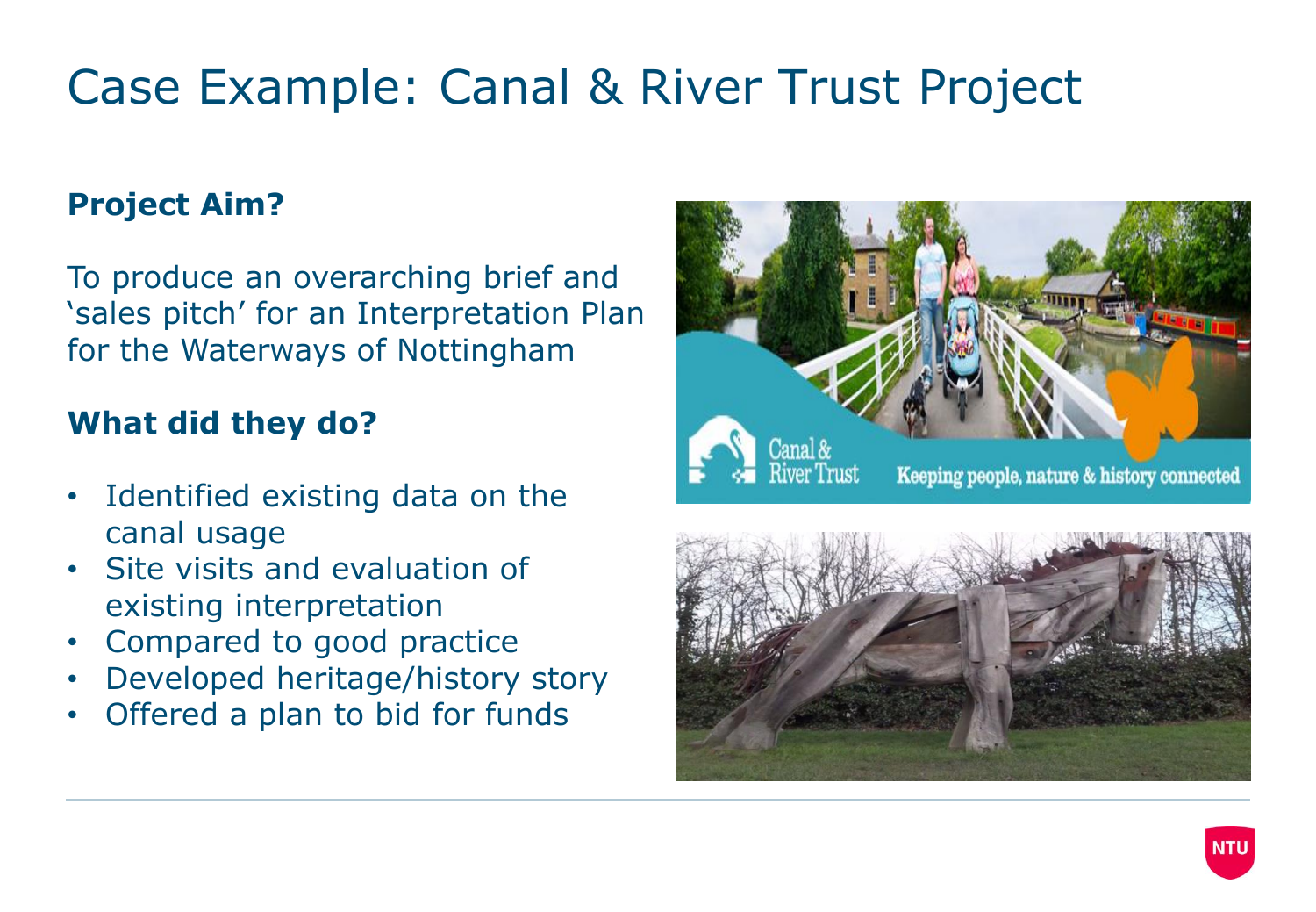## Healey's (2005) Student-led Learning

#### **STUDENT-FOCUSED STUDENTS AS PARTICIPANTS**

|                                                         | <b>Research-tutored</b><br>Curriculum emphasises<br>learning focused on | <b>Research-based</b><br>Curriculum emphasises<br>students undertaking                     |                                                                                  |
|---------------------------------------------------------|-------------------------------------------------------------------------|--------------------------------------------------------------------------------------------|----------------------------------------------------------------------------------|
| <b>EMPHASIS ON</b><br><b>RESEARCH</b><br><b>CONTENT</b> | students writing and<br>discussing papers or<br>essays                  | inquiry-based learning                                                                     | <b>EMPHASIS ON</b><br><b>RESEARCH</b><br><b>PROCESSES</b><br><b>AND PROBLEMS</b> |
|                                                         | Research-led                                                            | <b>Research-oriented</b>                                                                   |                                                                                  |
|                                                         | Curriculum is structured<br>around teaching subject<br>content          | Curriculum emphasises<br>teaching processes of<br>knowledge construction in<br>the subject |                                                                                  |

**TEACHER-FOCUSED STUDENTS AS AUDIENCE**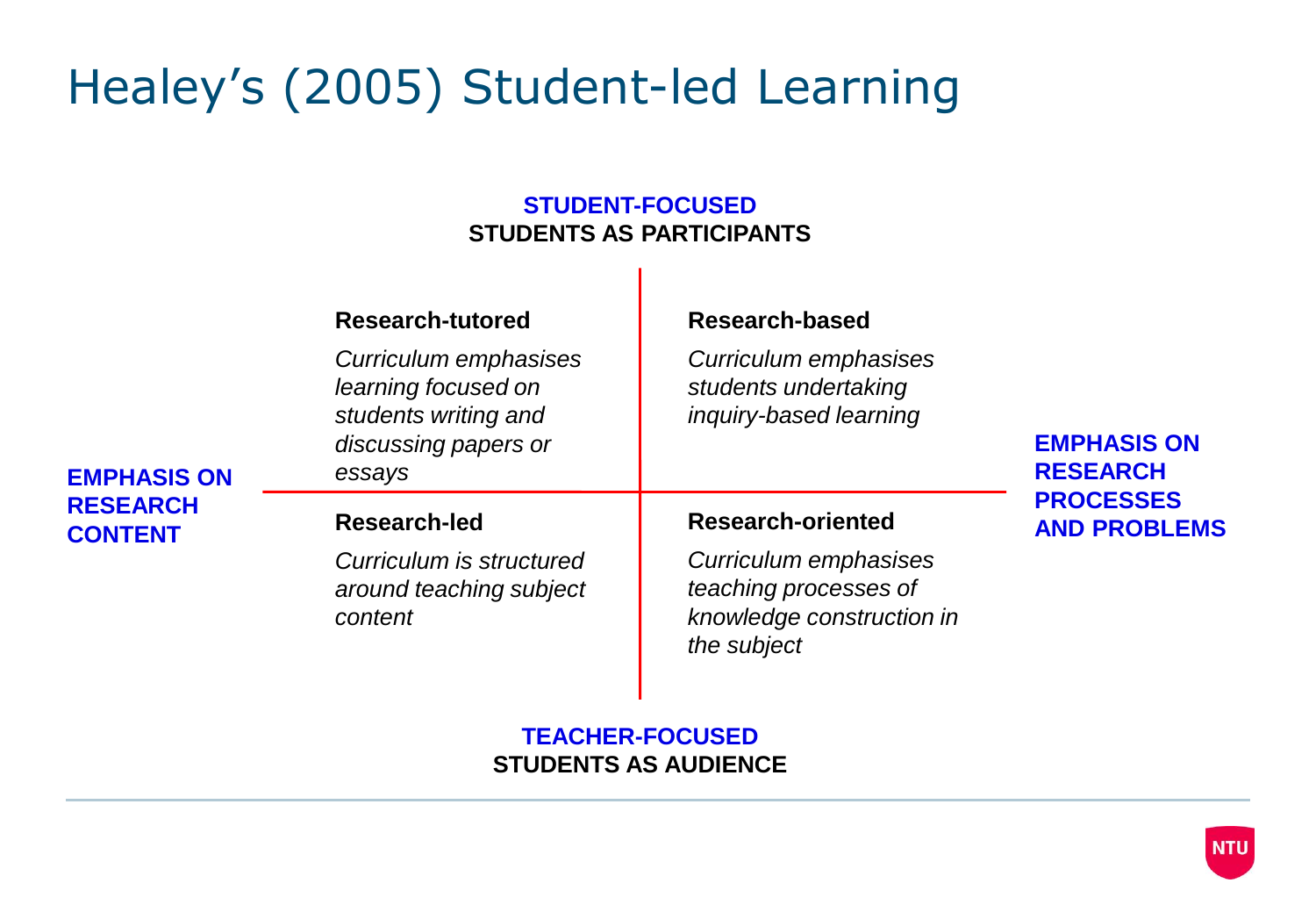### Project Experiences & Outcomes

#### **What have our student said?**